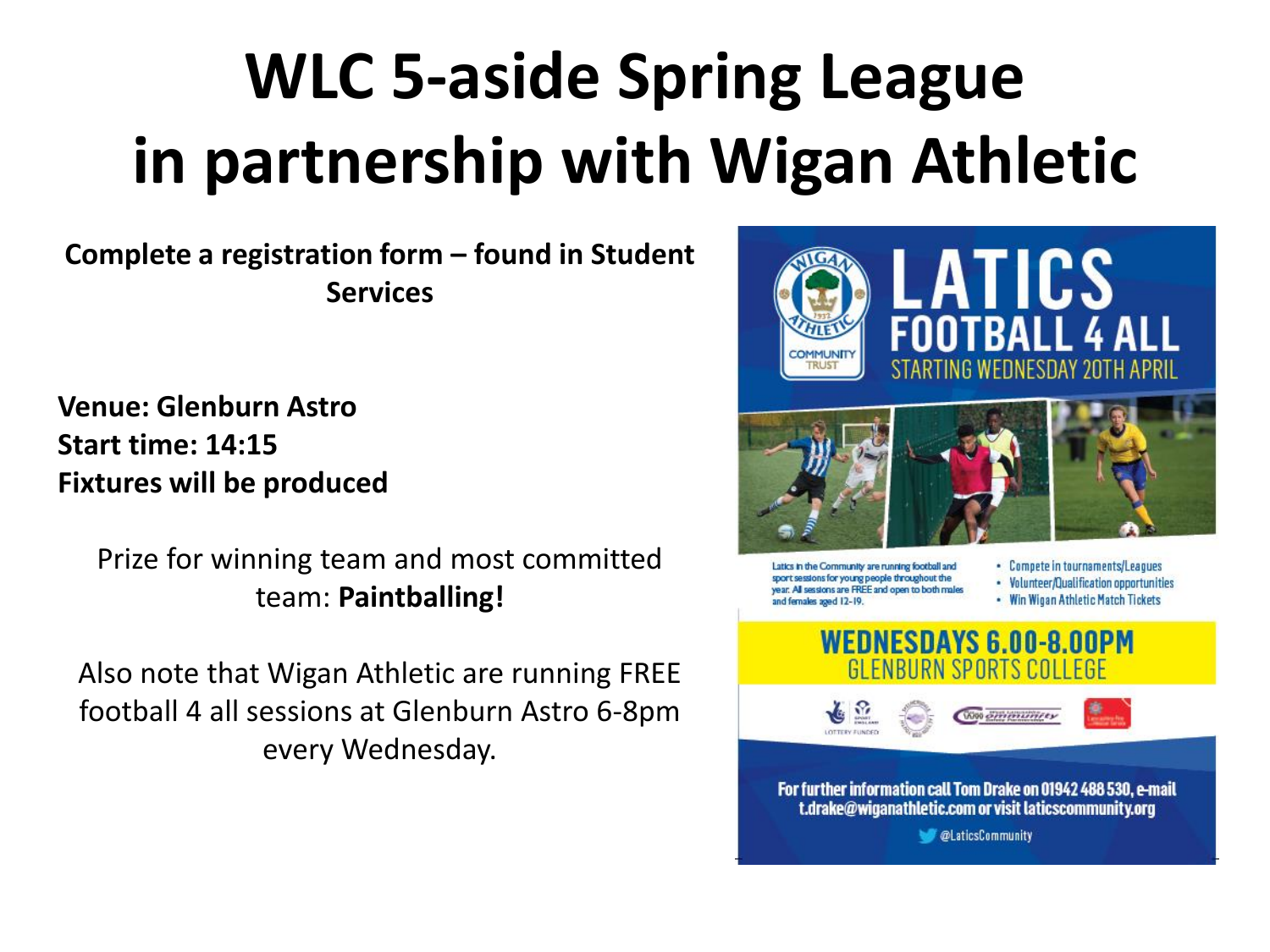

## **If you haven't returned your form you need to do so asap or you will lose your place!**

**STRESS BUSTER** - When you are tired and emotionally challenged a Boogie

Bounce just revitalises you, totally eradicates your stress and makes you feel on top of the world.

**Session time 14:30-15:30 for 6 weeks Burns over 600 calories per session**

#### **If you sign up and complete ALL 6 sessions you will receive:**

- 1. Free Boogie Bounce class pass to any community session
- 2. Stress Ball
- 3. Infusion water bottle
- 4. Make stress your friend. Lancashire Mind Pack
- 5. One months free gym pass at Nye Bevan gym

If you wish to book a place please speak to Bec or email [rebbeca.connick@westlancs.ac.uk](mailto:rebbeca.connick@westlancs.ac.uk) – first come first served.

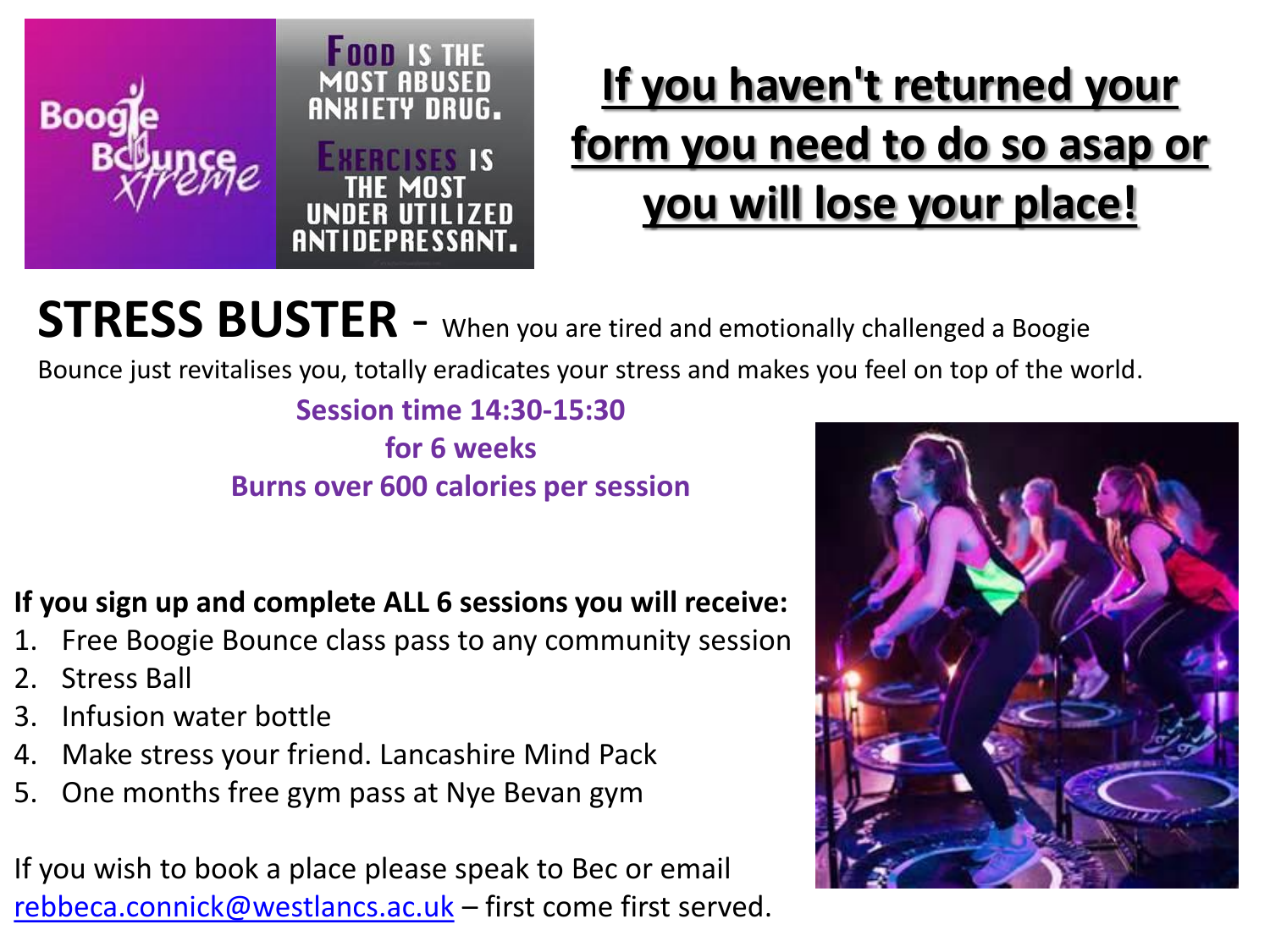# Pilates

Help to tackle stress! Its free! **Session time 12:30-13:10 for 6 weeks WLC Dance Studio Everyone is welcome!**



**If you sign up and complete ALL 6 sessions you will receive:**

- 1. Stress Ball
- 2. Infusion water bottle
- 3. Make stress your friend. Lancashire Mind Pack
- **4. One months free gym pass at Nye Bevan gym**

If you wish to book a place please speak to Bec or email [rebbeca.connick@westlancs.ac.uk](mailto:rebbeca.connick@westlancs.ac.uk) – or turn up on the day!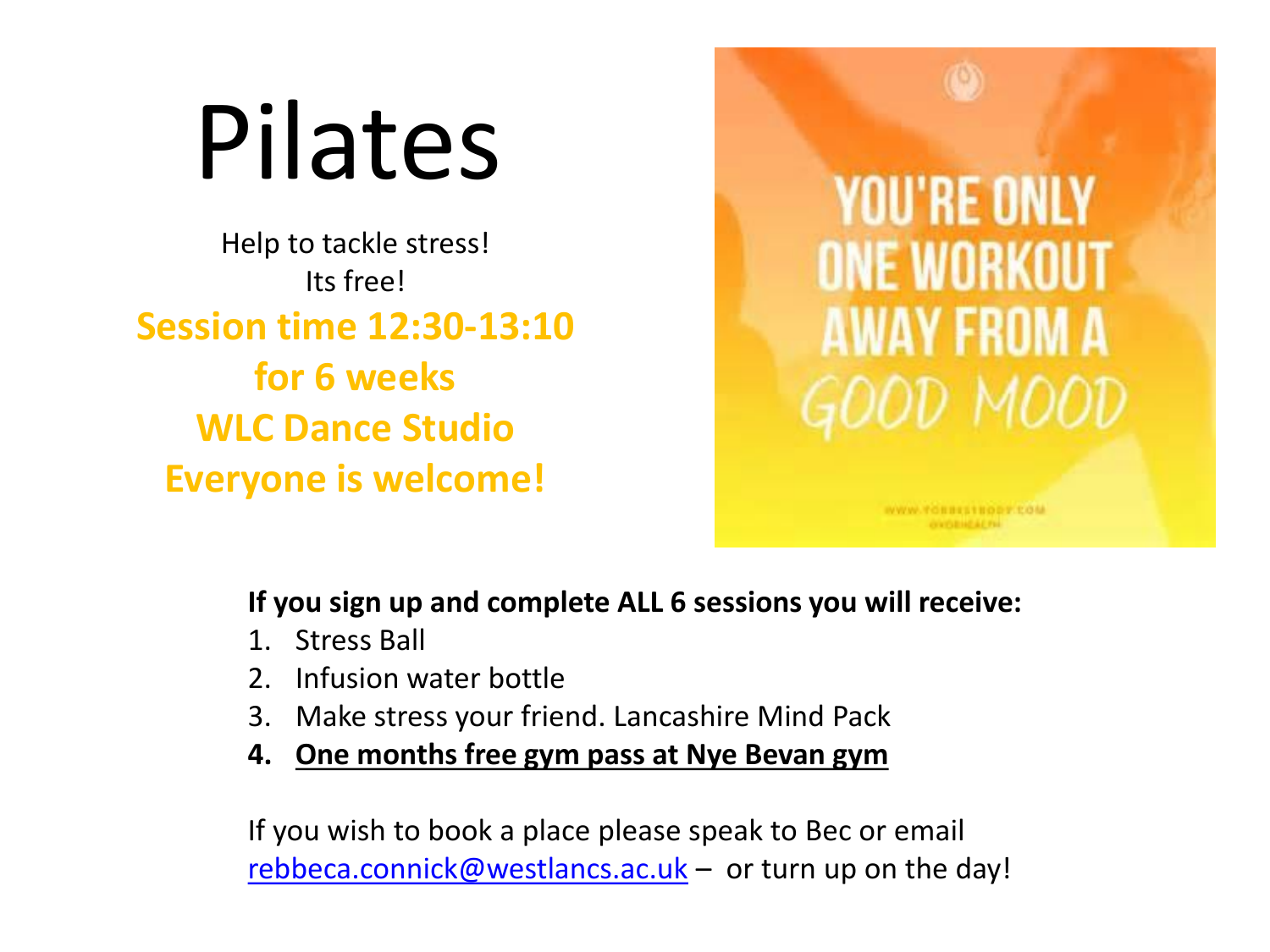

**Our Army is forming, Congratulations to the 35 ladies that have already signed up!** 



To secure your FREE entry into a 5K Race for Life (usually £15) event you will need to engage with at least 4/6 walking/jogging/running training sessions. Sessions will start after Easter – **look out for the posters stating when and where, you will need to complete a registration form found at learner gateway. Why not participate as a class or get all Levels together and take Cancer on as a course!**

Our Pink Army has spoken:

We will participate in the

#### **Aintree Race Course 5k Race for life**

Estimated leave college time 09:45. Estimated return to college time 13:00

If you haven't completed a registration form please do so this week. You still have 7 weeks to complete 4 training sessions. Anyone who completes 6 training sessions will be rewarded with a WLC Pink Army T-shirt for you to walk/jog/ run in on the day. Sponsorship forms can be collected from Learner Gateway!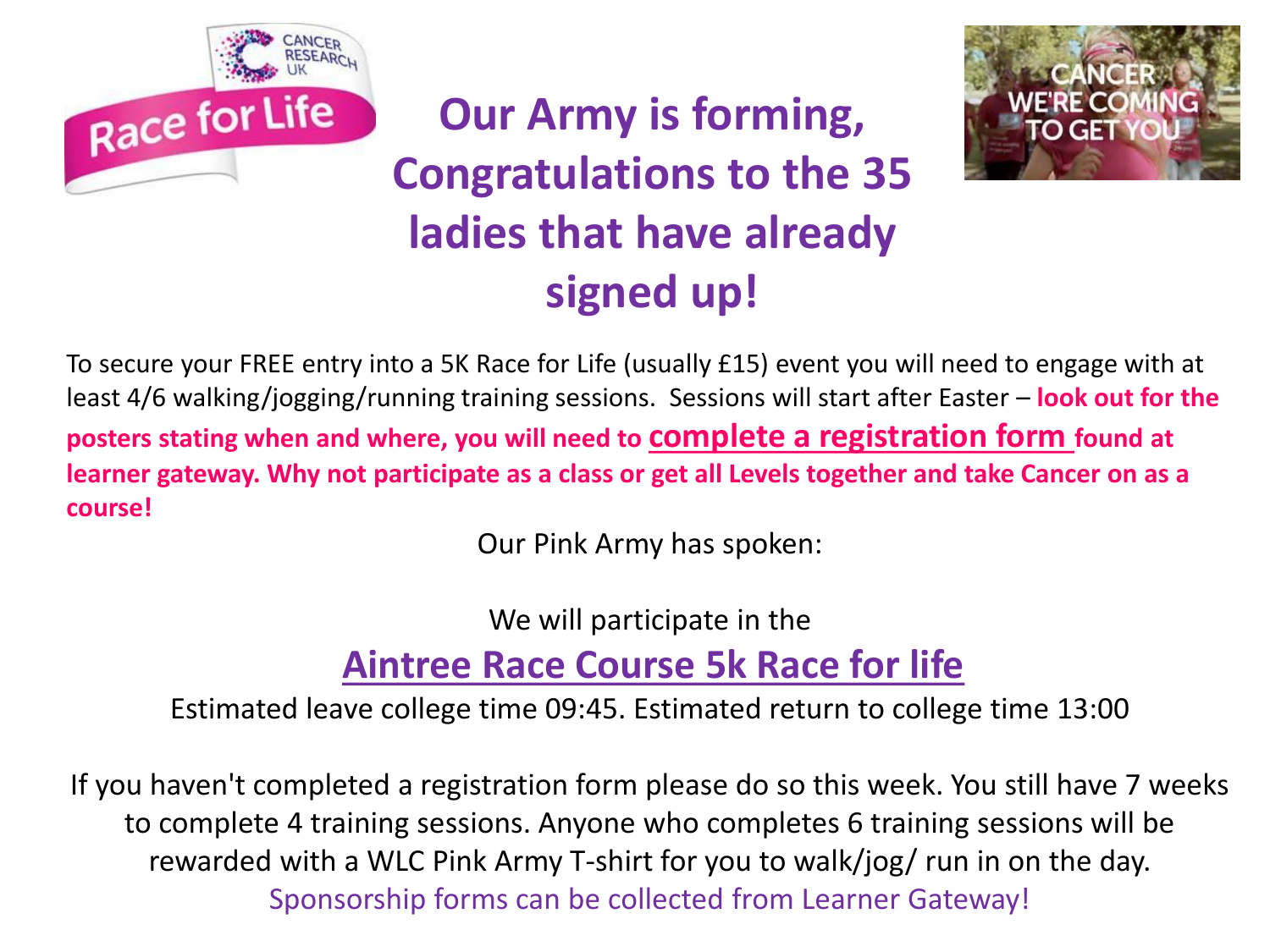## **Free Race for Life Training Sessions for all females.**

**Meet at front of College near Café West Monday 12:30-13:00 Monday 15:30-16:15 Tuesday 16:30-17:15 Wednesday 14:30-15:15 Thursday 15:30-16:10**

**If your group want a running session at a different time please come and speak to me and I will try to accommodate this.**



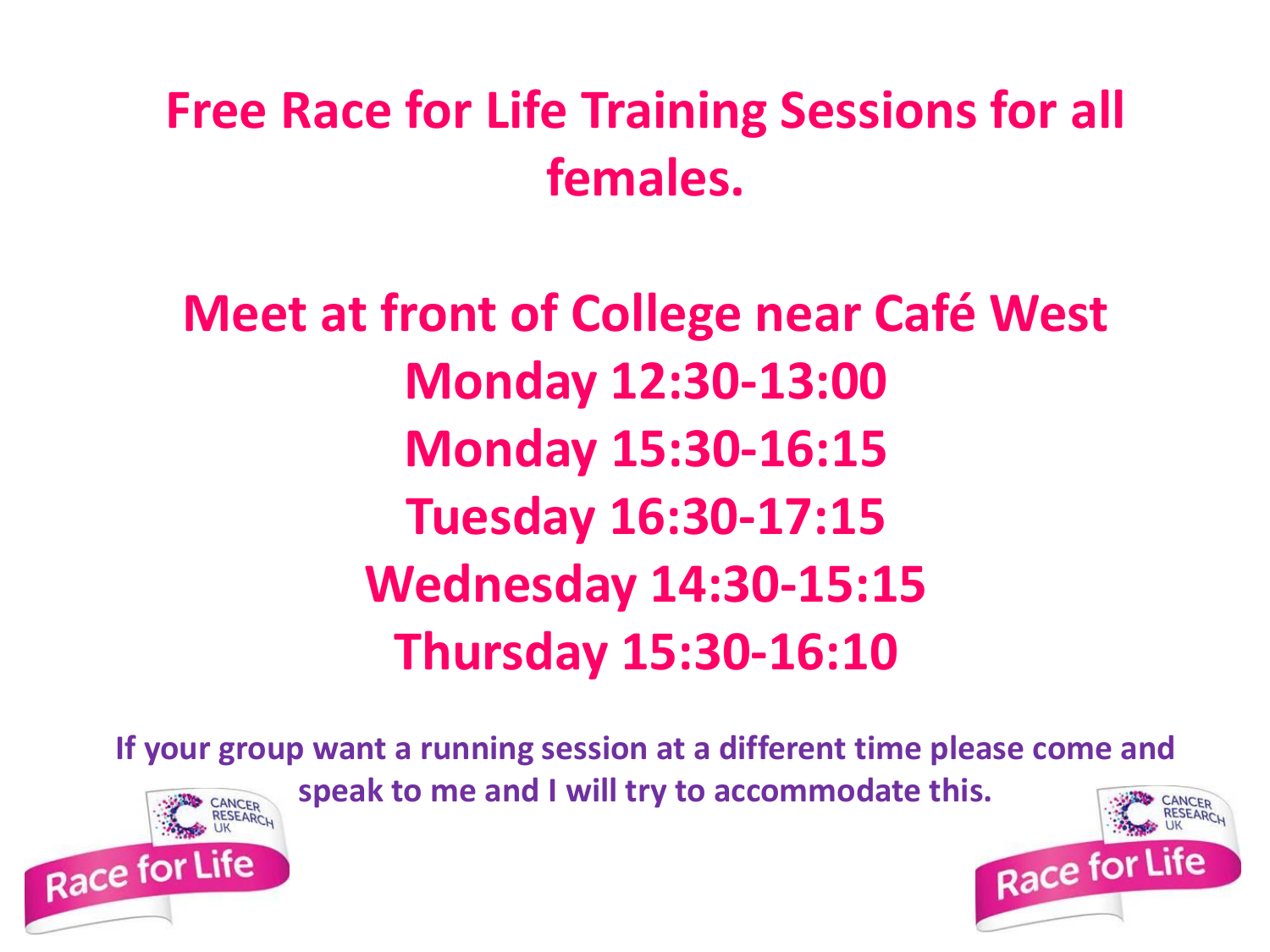**Multi Sports Glow Sports**  Wednesday-Racket Sports Thursday-Glow Dodgeball

Transform how you view fitness!

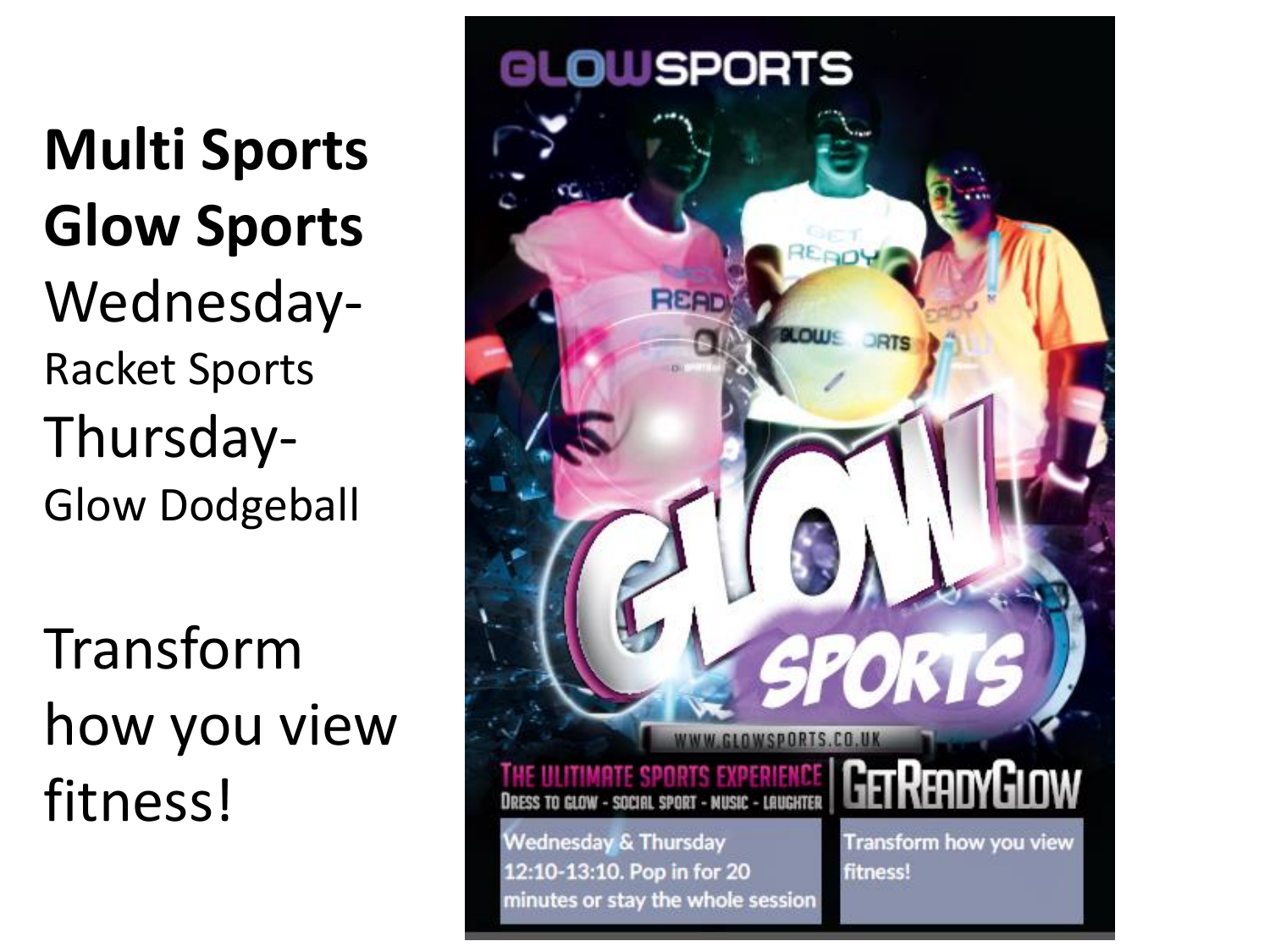### **Sports Fixtures**

| <b>Activity</b>                             | <b>Time</b> | Capacity                                                                                                        | <b>Room</b>                                                                                  | <b>Notes</b>                 |
|---------------------------------------------|-------------|-----------------------------------------------------------------------------------------------------------------|----------------------------------------------------------------------------------------------|------------------------------|
|                                             |             |                                                                                                                 |                                                                                              |                              |
| <b>Handball</b>                             | 14:15-16:15 | Only students<br>that come to<br>practice will be<br>selected to<br>represent the<br>college                    | Home game<br>Sportshall<br>Against Edge Hill,<br>Ormskirk 6 <sup>th</sup> Form<br>& Knowsley | (no netball on this<br>date) |
| 11 aside<br>Recreational<br><b>Football</b> | <b>PM</b>   | The FA have set<br>strict rules on<br>who can play as<br>it's a recreational<br>league. E.g No<br>club players. | Invite only                                                                                  |                              |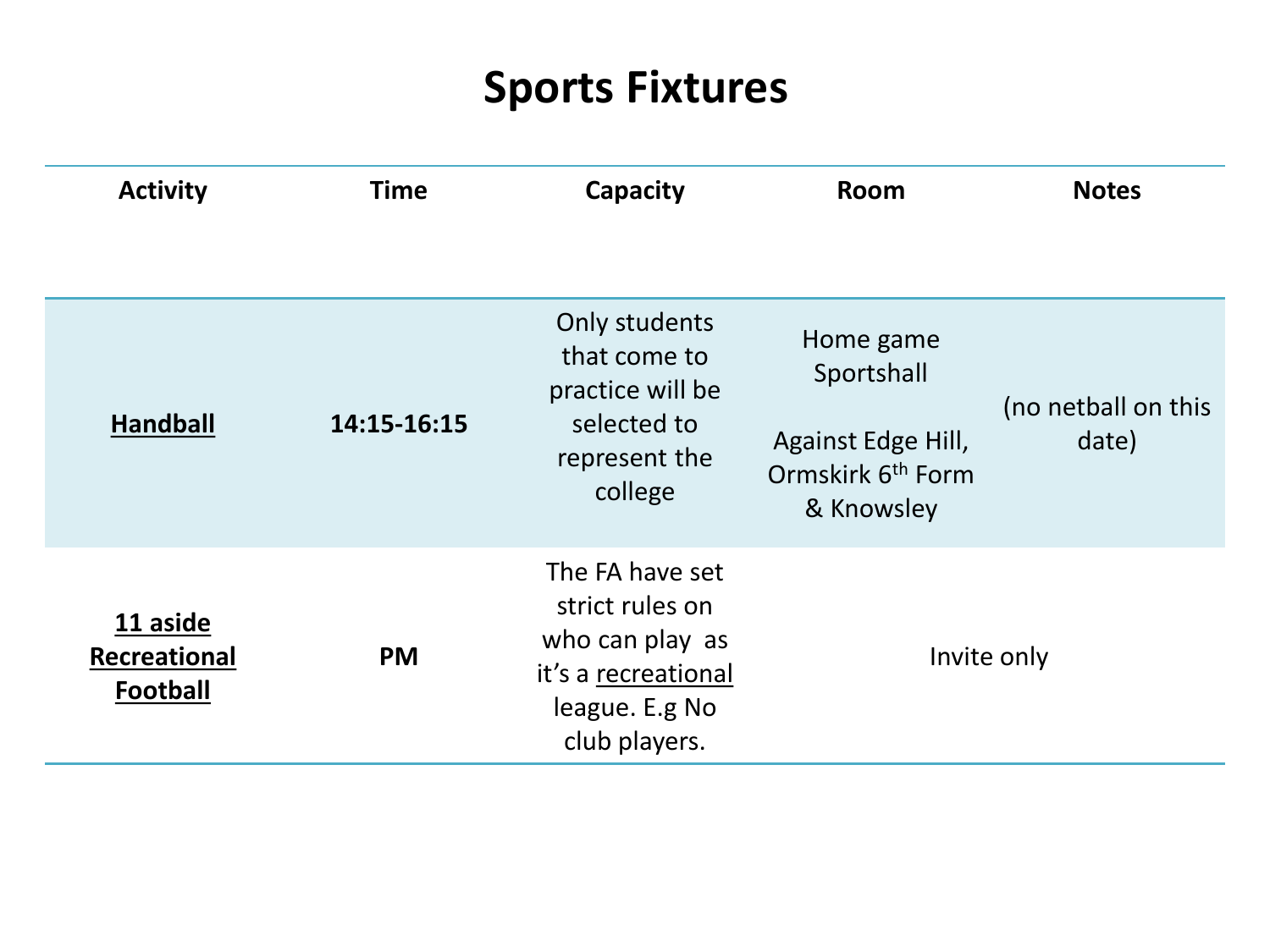| <b>Other Enrichment</b>    |                                                                   |          |                              |                            |                                                            |  |  |
|----------------------------|-------------------------------------------------------------------|----------|------------------------------|----------------------------|------------------------------------------------------------|--|--|
| <b>Activity</b>            | <b>Time</b>                                                       | Capacity | Room                         | <b>Notes</b>               | <b>Future dates</b><br>if you cant<br>make this<br>session |  |  |
| <b>Glow Sports</b>         | Wednesday<br>and<br><b>Thursday</b><br>Lunchtime                  | 30       | Sportshall                   | Glow in the<br>dark sports | Every<br>Wednesday                                         |  |  |
| <b>Film Club</b>           | Wednesday<br>14:10-15:30                                          | 20       | Julie Ann                    |                            | Every<br>Wednesday                                         |  |  |
| <b>Basketball</b>          | <b>Friday</b><br>Lunchtime                                        | 20       | Dave Sullivan<br>Sports hall | Everyone<br>welcome        | <b>Every Friday</b>                                        |  |  |
| Photography<br><b>Club</b> | Wednesday<br>Starting 20th<br><b>April</b><br>$14:10-$<br>15:40pm | 16       | 2.033<br>Simone Lister       | Course over<br>4 weeks     | $4th$ May / $11th$<br>May and<br>18th                      |  |  |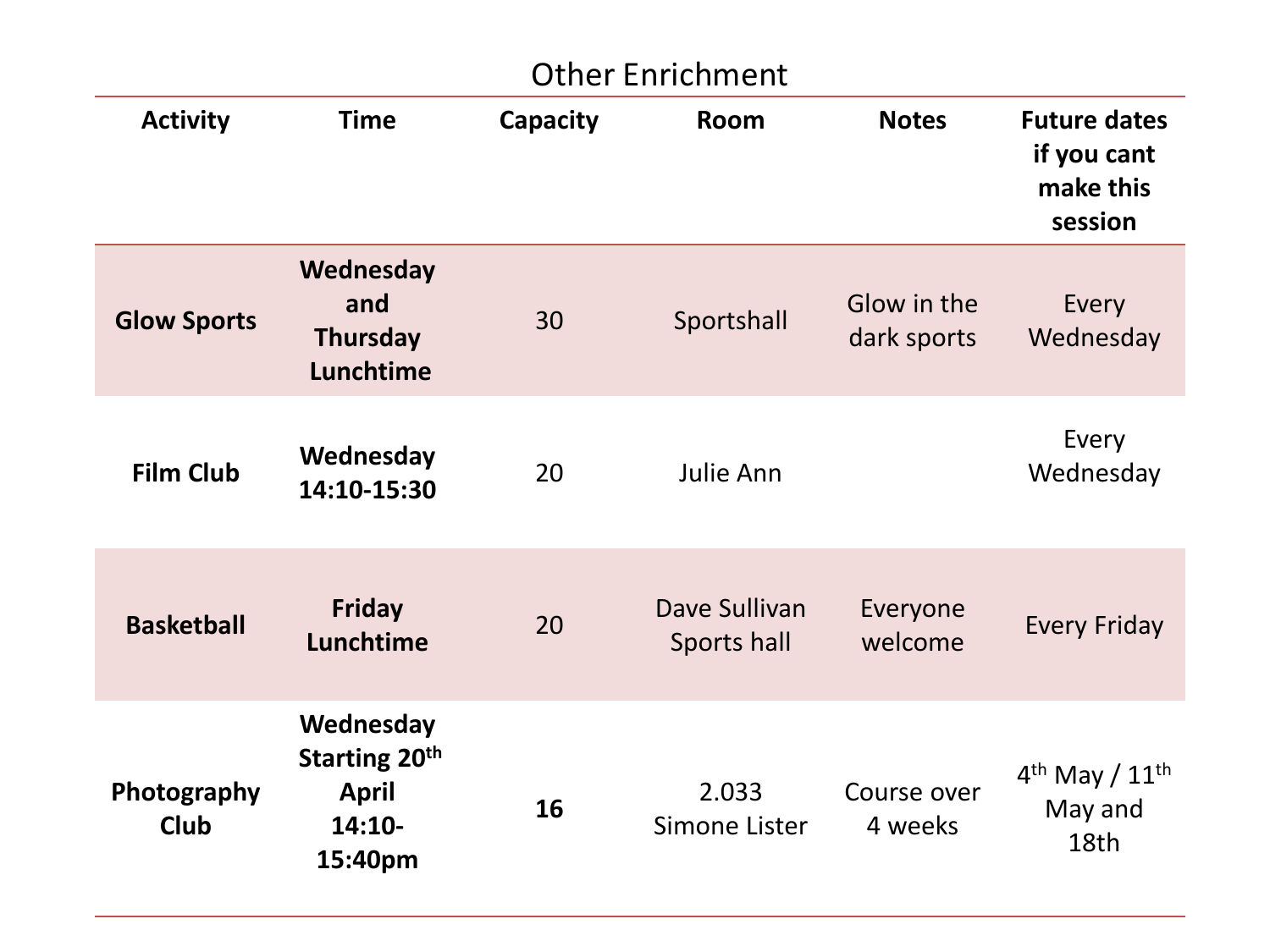| <b>Activity</b>                                     | <b>Time</b>                   | Capacity                 | <b>Room</b>                         | <b>Notes</b>                        | <b>Future dates</b><br>if you cant<br>make this<br>session |
|-----------------------------------------------------|-------------------------------|--------------------------|-------------------------------------|-------------------------------------|------------------------------------------------------------|
| <b>Drama Club</b>                                   | Wednesday                     | 20                       | Hope                                |                                     | Every<br>Wednesday                                         |
| <b>Dance Club</b>                                   | Wednesday                     | 12                       | Dance Studio                        |                                     | very<br>Wednesday                                          |
| <b>Velocity</b><br><b>Trampoline</b><br><b>Park</b> | <b>Tuesday</b><br>12:30-15:00 | We have 2<br>places left | Mini bus to<br>Velocity,<br>Widnes. | 6 week block<br>free to<br>students | n/a                                                        |
| <b>Velocity</b><br><b>Trampoline</b><br><b>Park</b> | <b>Friday</b><br>12:30-15:00  | We have 2<br>places left | Mini bus to<br>Velocity,<br>Widnes. | 6 week block<br>free to<br>students | n/a                                                        |